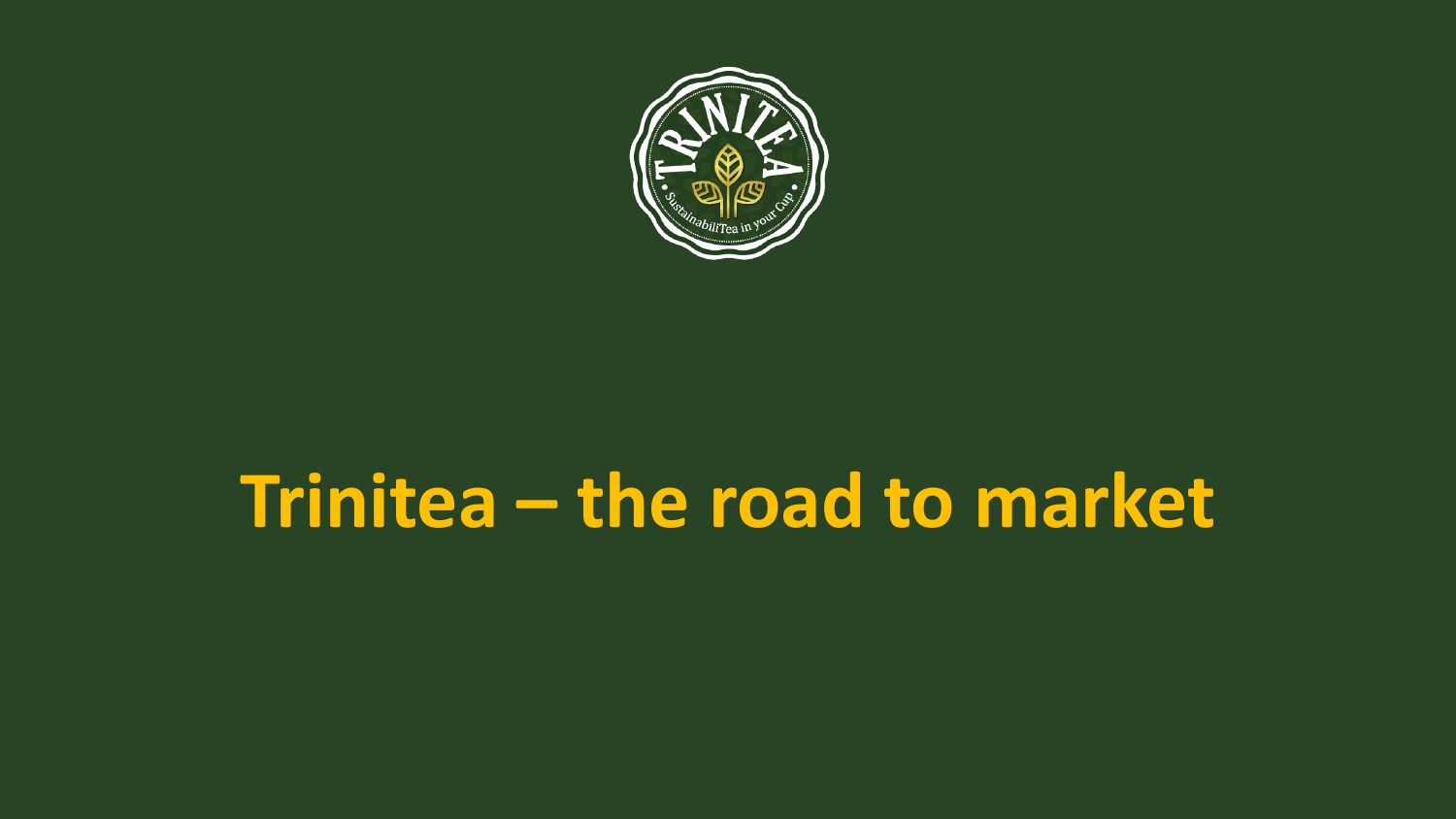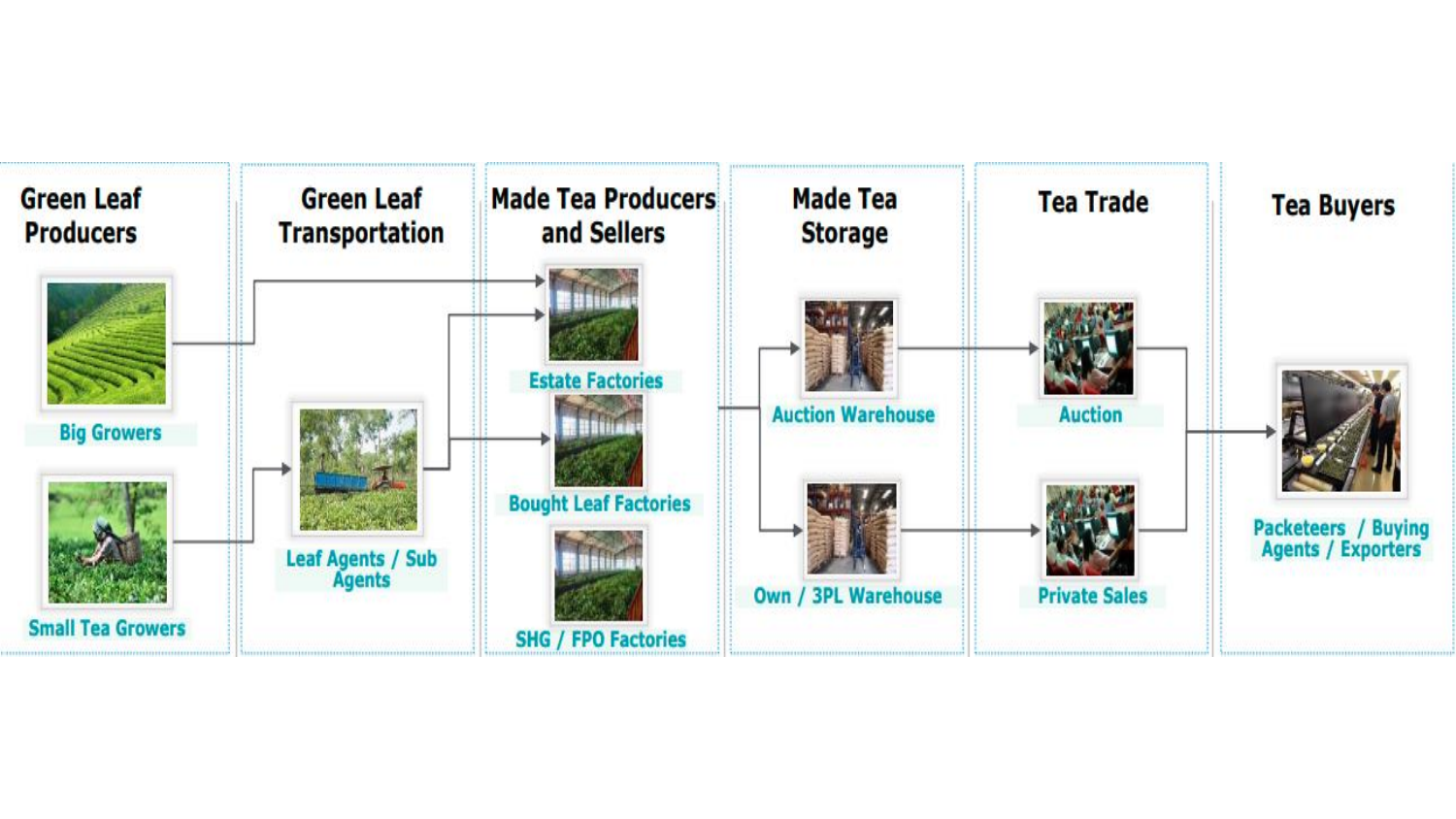# **THE NEW PERCEPTION OF QUALITY**

- Taste, flavour, aroma and appearance
- Chemical residues
- Safety and hygiene
- Good Practices in Agriculture and Manufacture
- Transparency and Traceability
- Sustainability
- Environment
- Livelihood and fair returns



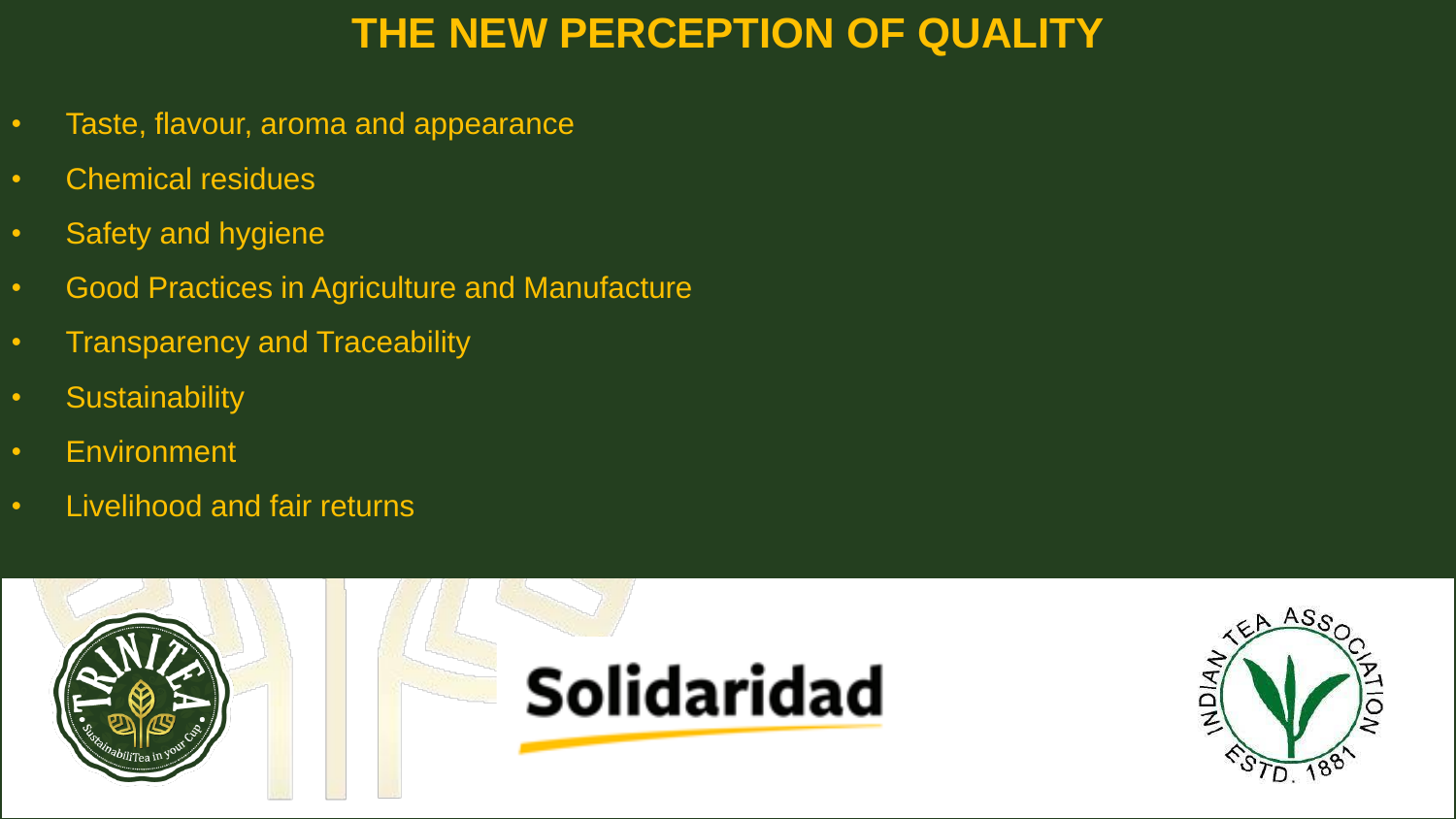## **THE PYRAMID OF CHANGE**



#### 1) LEAF TO CUP

**SMALLHOLDER COOPERATIVES SUPPORTED TO MARKET THEIR OWN TEA PACKETS OR THE SMALLHOLDERS ARE MADE SHAREHOLDERS IN A TEA PACKING COMPANY**

#### 2) BULK TEA TO AUCTIONS

**TRACEABLE SUPPLY CHAINS DEVELOPED BETWEEN:** 

- **STGs & THEIR OWN FACTORIES**
- **STGs & BLFs**
- **STGs & ESTATE FACTORIES PRICES APPRECIATE AT THE AUCTION BASED ON QUALITY, TRACEABILITY & SUSTAINABILITY**

#### 3) GREEN LEAF TO FACTORY

**TRACEABLE SUPPLY CHAINS DEVELOPED BETWEEN:**

- **STGs & TEA FACTORIES**
- **FACTORIES GET ACCESS TO A DASHBOARD TO PROCURE LEAF FROM THE STGs**
- **PRICES IMPROVE THROUGH BETTER QUALITY OF LEAF AND FOOD SAFETY**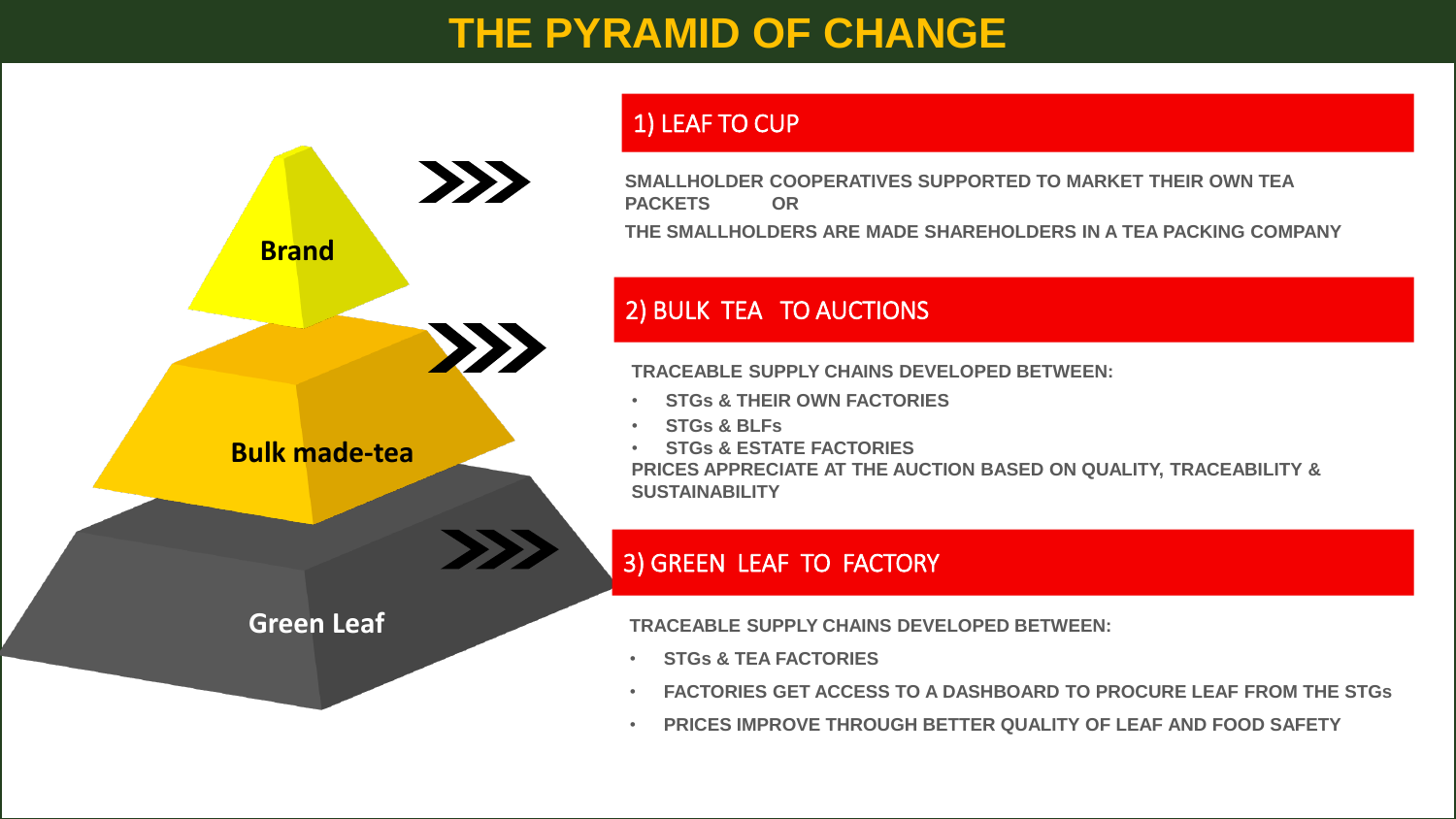### **Trinitea Dashboard**

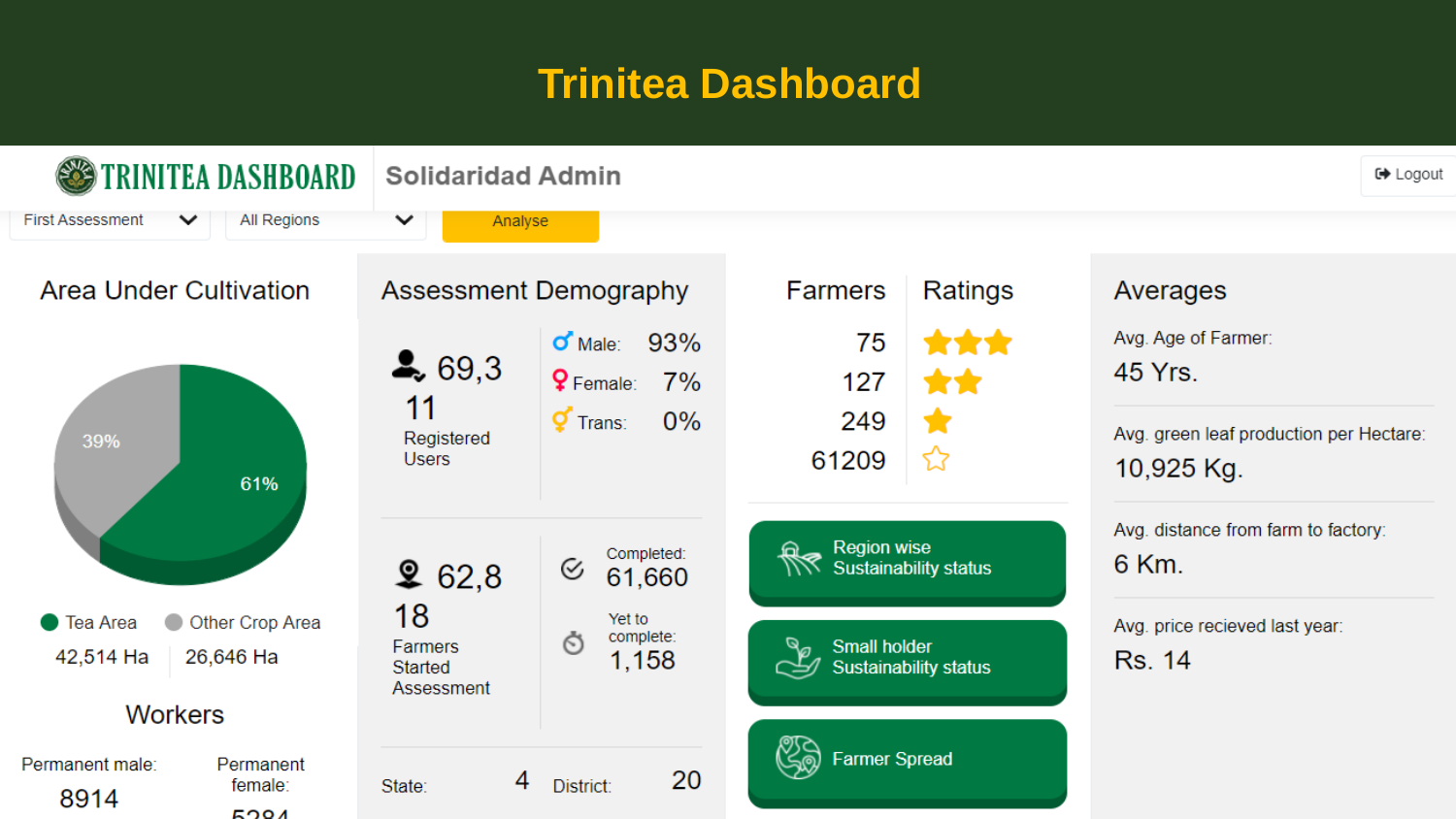### **TEA SUPPLY CHAIN & TRACEABILITY**

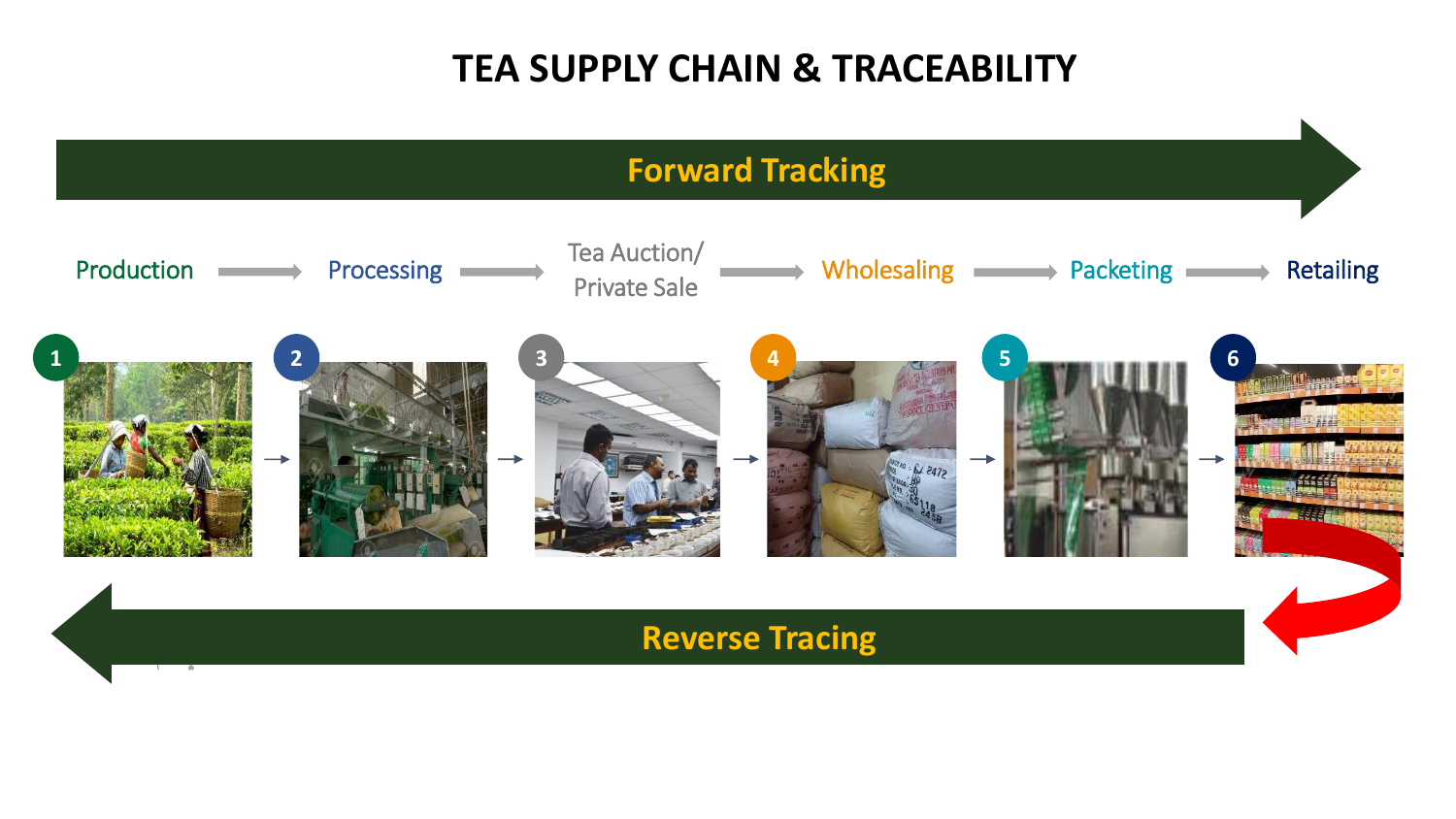### **HOW THE TRACEABILITY APP WORKS**